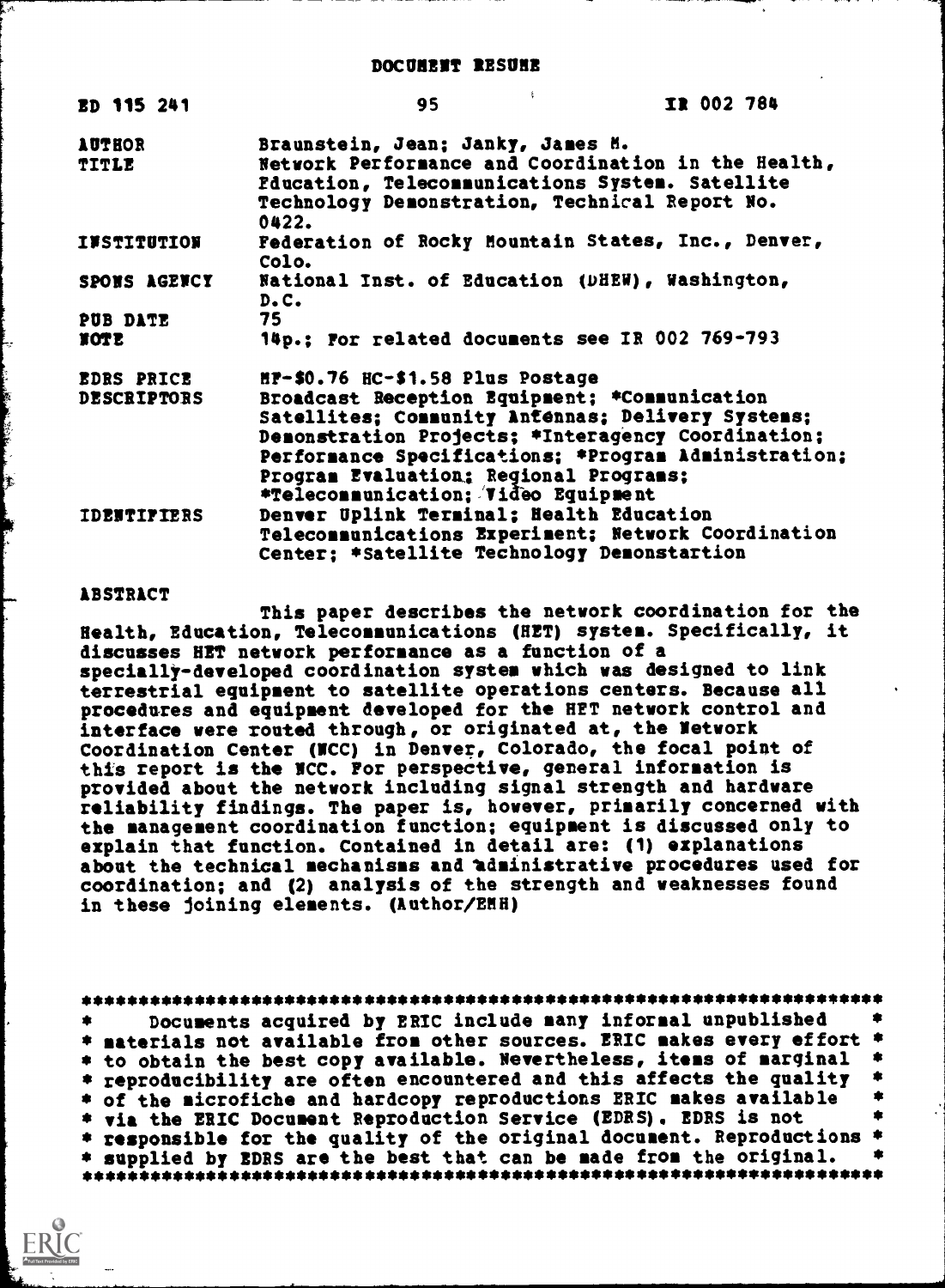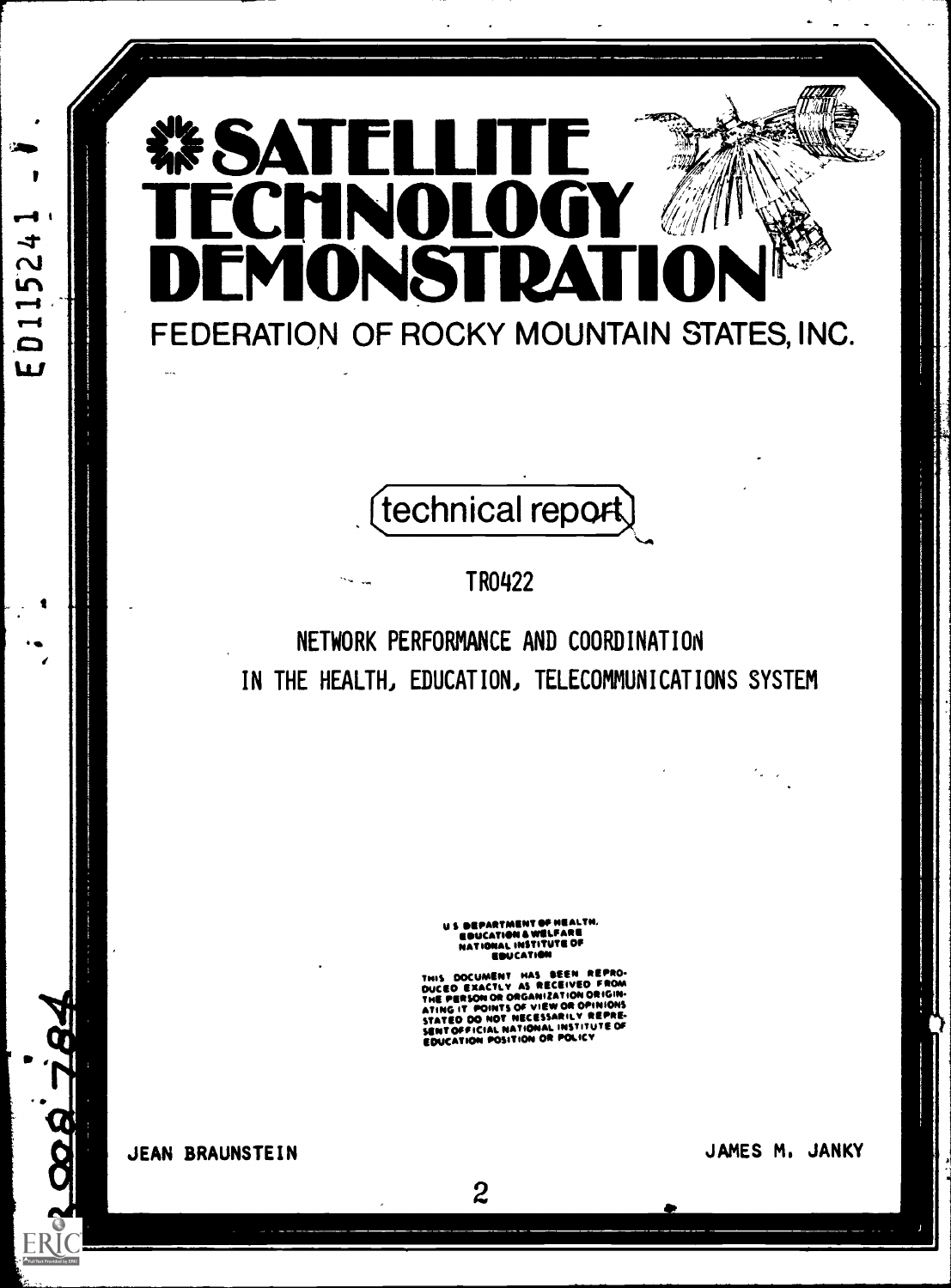**ABSTRACT** 

VIII.

This paper describes network coordination for the Health, Education, Telecommunications .(HET) system. Specifically, it discusses HET network performance as a function of a specially-developed coordination system, which was designed to link users of terrestrial equipment to a satellite operations center. Because all procedures and equipment developed for HET network control and interface were routed through, or originated at, the Network Coordination Center (NCC) in Denver, Colorado, the focal point for this report is the NCC. For perspective, general information is provided about the network, including signal strength and hardware reliability findings. The paper is, however, concerned primarily with the management coordination function; equipment is discussed only to explain that function. Contained in detail are: (1) explanations about the technical mechanisms and administrative procedures used for coordination; and (2) analysis of the strengths or weaknesses found in these joining elements.

#### INTRODUCTION

The Health, Education, Telecommunications (HET) network was composed not ohly of three Applications Technology Satellites (ATS's) provided by the National Aeronautics and Space Administration (NASA), but also of six distinctively-configured--and separately-funded-education and health experiments. The ATS-6, sixth in the series of Applications Technology Satellites, was used for all television transmissions; the ATS-3 and ATS-1 were used for twoway voice and data transmissions. All three satellites were controlled by NASA's Applications Technology Satellite Operations Control Center (ATSOCC), located at the Goddard Space Flight Center in Greenbelt, Maryland.

One hundred nineteen relatively remote sites, participating in one or more of the six experiments, used the services provided by these satellites. Although each of the six experiments had a unique program, audience, and equipment configuration, each had a common denominator: all the experiments used low-cost, satellite-compatible equipment to receive and/or transmit signals; and all 119 terminals were equipped with 2.5 receive-only systems,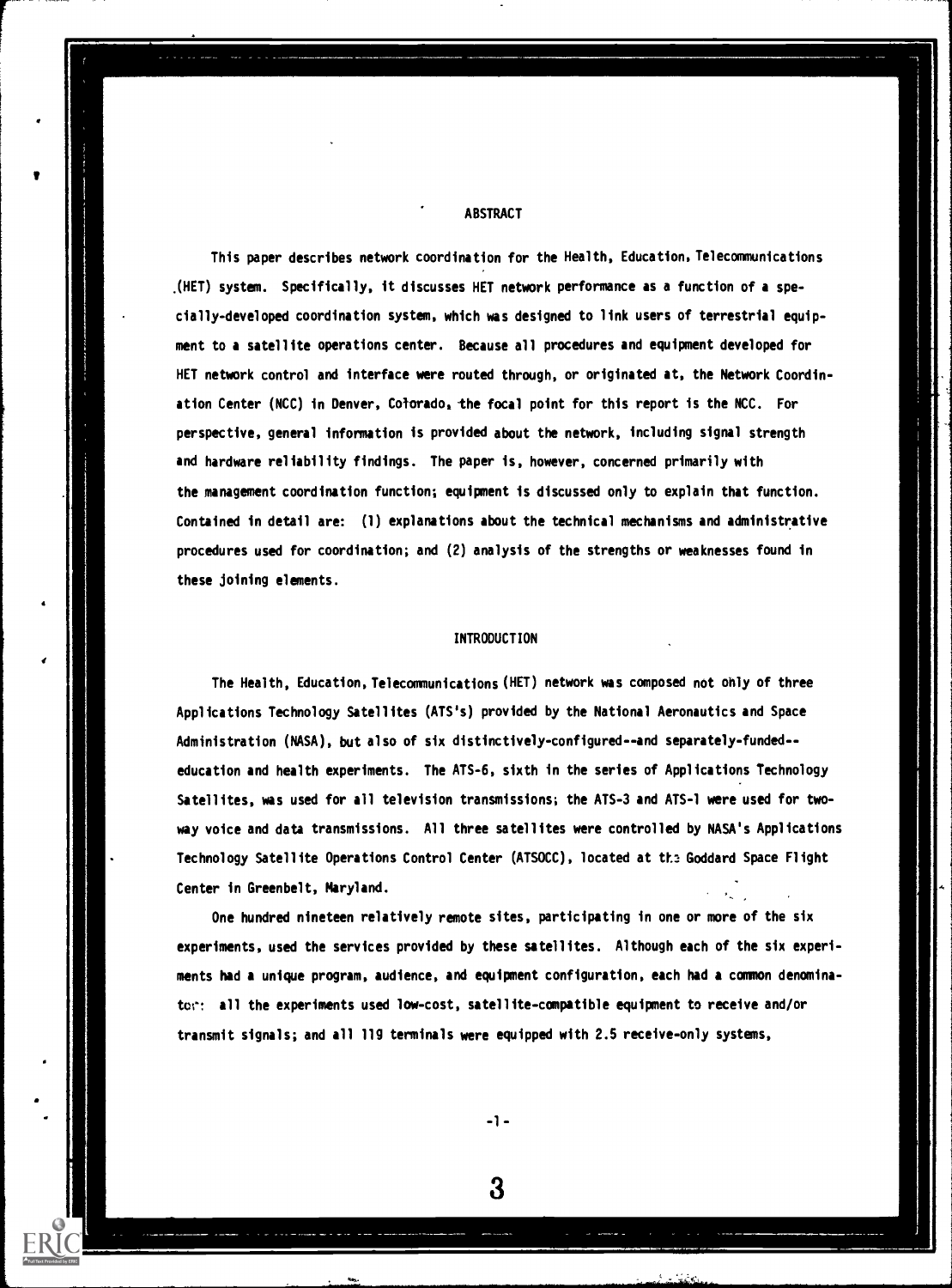designed to receive and demodulate a single video signal and four associated audio channels. Additionally, 47 of the sites in the Rocky Mountains, Appalachia, and Alaska and the Pacific Northwest had specially-designed VHF systems for two-way voice'and/or data traffic.

The remainder of the HET ground segment consisted of NASA earth stations in Rosman, North Carolina and Mojave, California, as well as the principal uplink earth station in Morrison, Colorado; the HET Network Coordination Center (NCC) in Denver, Colorado; and regional control centers in Lexington, Kentucky, Fairbanks, Alaska, and Seattle, Washington.

The NCC was responsible for coordinating all the experiments in the terrestrial network. Designed and built by the Broadcast and Engineering Component of the Satellite Technology Demonstration (STD), the NCC provided "network integrity" by developing specifications for remote terminal operations, as well as by assigning control and interface tasks for the Center.

The high level of equipment performance at the HET remote terminals is well documented. (See the "Reference" section.) The 2.5 GHz Receive-Only Terminals originally were designed for a 49 dB peak-to-peak signal to weighted rms noise ratio. Results from daily measurements at the remote installations indicated that the original standard was slightly exceeded, and average intelligibility was persistently maintained at a "5 by 5" and "3 by 3" audio comment - notation. This notation indicated: (1) "no annoyance and imperceptible distortion and/or noise in the video picture"; and (2) "good or very good audio signals with maximum readability." The results for the VHF terminals were similar. The originally-required specification was set at a minimum test-tone signal-to-noise (SNR) of 20 dB. Investigations have shown the average test-tone SNR ratio at the HET sites was on the crder of 22 dB, with a "3 by 3" audio average readability comment.

## HET NETWORK COORDINATION

Network coordination began during the development phase of the HET experiments. During that time, a series of meetings was held for the six experimenters and NASA officials both to develop a mutual understanding of goals and needs of each experiment and to provide further details about the capabilities of the satellite system being developed. Patterns of information and needs evolved. These patterns were used to develop agreements among the experimenters

-2-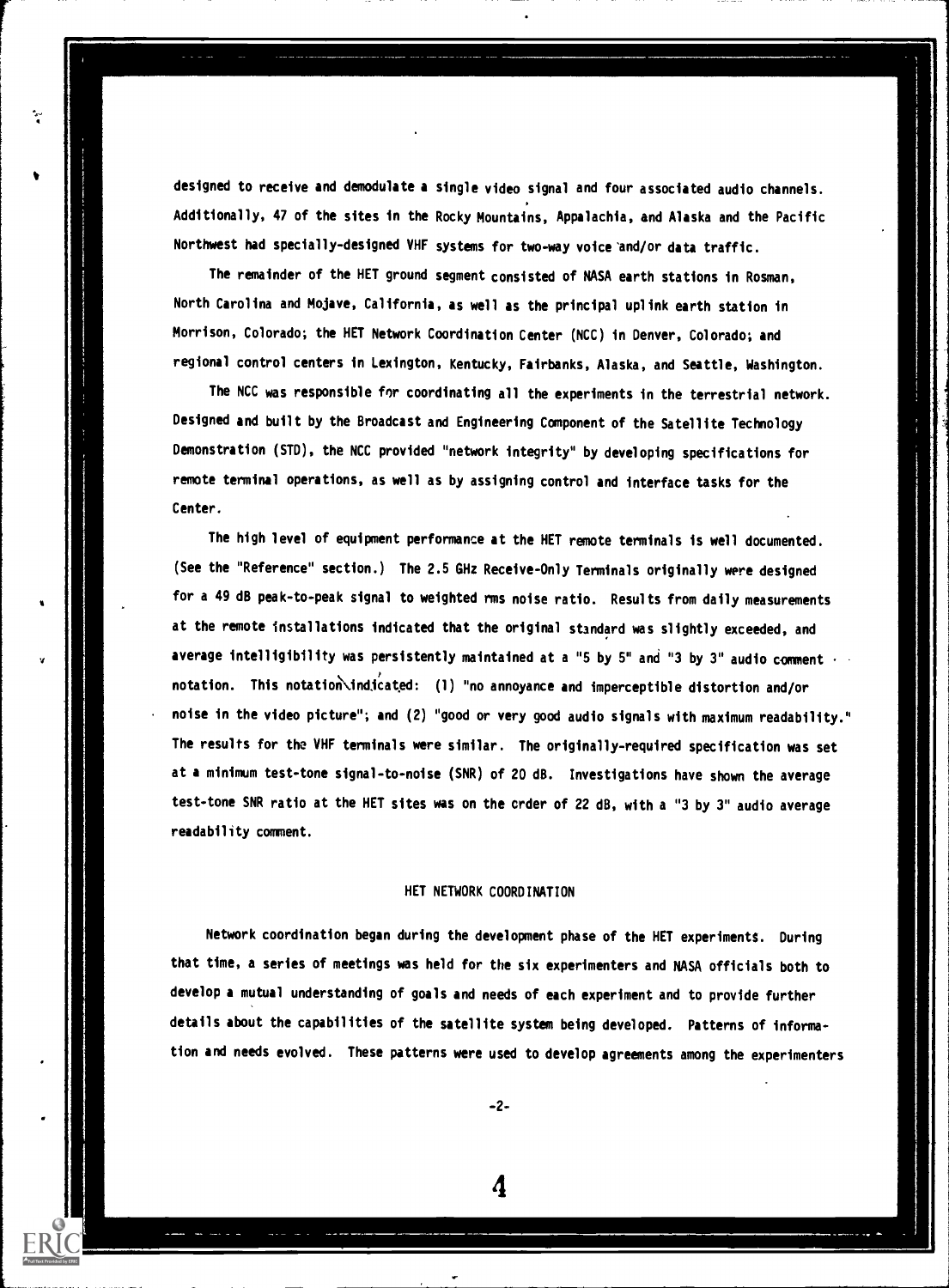and to specify a network plan. In conjunction with the plan, the STD's Engineering staff developed the Site Operator Manual, which contained equipment usage information and operational procedures. These procedures were the key to network coordination.

A digital control device, which is directly related to a network coordination system, was built into the VHF Communications Console as part of the VHF system. This capability was experimental in nature; it was not used for network coordination until the final phase of the experiment, and then only on a limited basis.

After the ATS-6 was launched on May 30, 1974 and system checkouts were conducted, the HET network became operational in July, 1974. The NCC subsequently became the "nucleus" for receiving, transmitting, relaying, monitoring, and controlling all HET network user activities.

Control and interface capabilities at the NCC were derived by both administrative prerogative and equipment attributes. For example, verbal or technological directions from the NCC to the sites superseded all others. The different operational control and interface tasks are dipcussed in the remainder of this paper.

## ATSOCC Interface

The NCC was added to the NASA Communications Network (NASCOM) to interface with the Applications Technology Satellite Operations Control Center (ATSOCC). The ATSOCC communications linkage consisted of a mechanically-switched teletypewriter and a dedicated SCAMA (Switching, Conferencing, and Monitoring Arrangement) phone line. NASA's primary switching center (in Greenbelt, Maryland) was the central source for information about schedules and technical operations. The NCC, in turn, generai.ed remote network status data to the affiliated NASCOM stations.

NASCOM was an efficient and pragmatic system for network coordination which combined both voice and teletype circuits. In future installations, more attention should be given to soundproofing the teletype installation to diminish interference with normal operations.

#### Multi-Signal Routing and Multi-Output and Switching

Two rack-mounted patch panels--one for audio and one for video--were built side-by-side into the NCC's console. Each panel was "normaled" into standard daily routes, requiring

-3-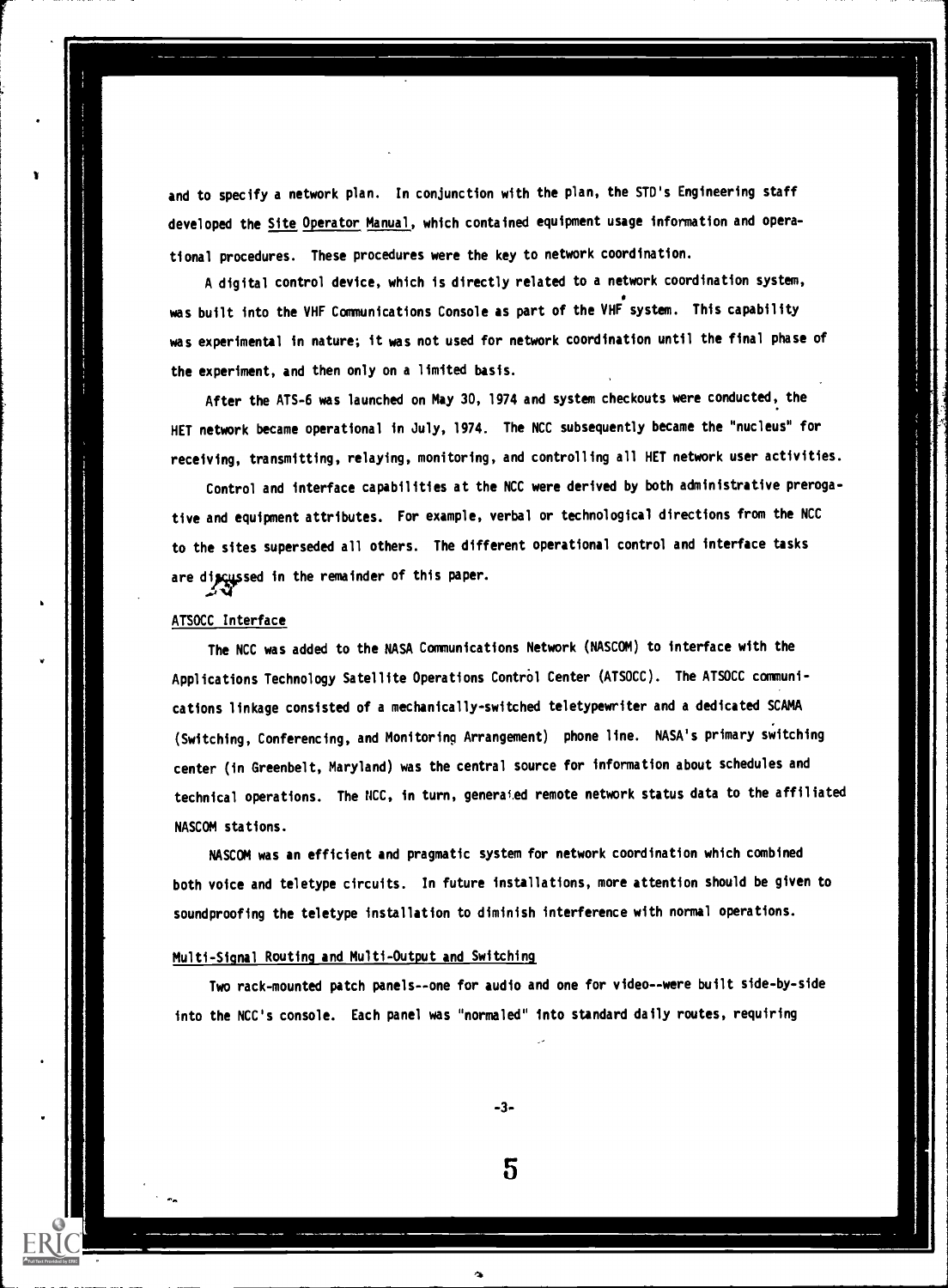simple dial-up and turn-on techniques at the operator's console.\* Seated in front of the audio board, the operator could select from nine video inputs and from an audio system that had 20 inputs, 8 mixer channels, and 6 outputs. When a non-normaled route was required, the operator could return to the patch panel and, using any number of video and/or audio cords, rechannel signals both into and out of the NCC.

The audio and video patch panels provided easy access to audio and video lines and contributed significantly to the efficiency of the network coordination function. In addition to providing signal routing flexibility, the panels were used for signal diagnosis information.

The audio board and video switcher, although used effectively by NCC operators, could neither simultaneously and automatically transmit audio/video signals nor insure smooth trans t'ons between switching segments. Therefore, a master audio/video switcher with multiswitching capability would have been an operational improvement.

## Televised Network Announcements

A "character generator" was used for coordinating purposes, which included transmitting program previews, program titles, emergency network information, and special directions to site operators. This generator transmitted typed information which was first set up and checked on a preview monitor, then used "on-line."

The NCC's character generator performed well, but as with other NCC equipment items, a deluxe model would have increased benefits, such as greater character-storage capability and memory retention. A double keyboard would have allowed the character generator to be operated simultaneously so that it could have been shared, for example, with production.

#### Pre-Program Polling

Predetermined protocol procedures enabled the NCC to receive remote network status reports during a specified pre-program lineup time. Information was recorded on a network log and relayed to the ATSOCC for satellite pointing and configuration checkout. This

-4-

ß

At the onset of the experiment, the video and audio patch panels were not normaled and this made signal routing difficult. However, this problem was corrected early in operations.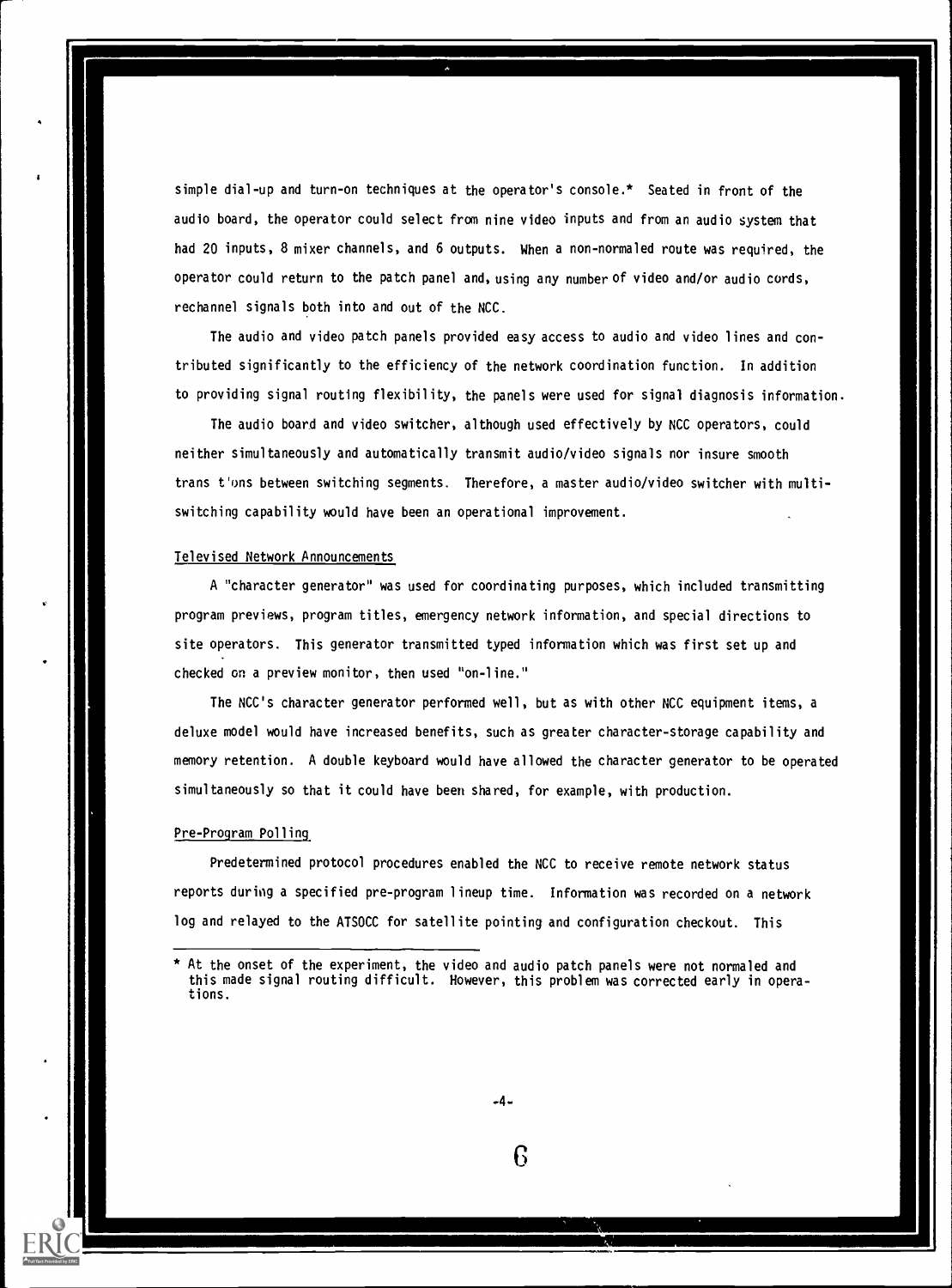system was used for five of the HET experiments; The Veterans Administration (VA) experiment in the Appalachian area did not require the VHF capability. The VA sites were polled by telephone. Depending on the number of the operating stations, pre-program polling took 5 to 15 minutes.

Link reliability in the VHF range (135 MHz to 149 MHz) was not always adequate in comparison with operation at 2.5 GHz. In addition to propagation-related fades, interference also was experienced from non-U.S. operators in various Western Hemisphere locations. With the 300-watt transmitter at the Denver Earth Station, the NCC was able to override most interference and reach the remote sites. The 90-watt transmitters at remote sites, however, were subject to interference, and incoming messages to the NCC occasionally were unintelligible. Consequently, the VHF interaction loop (which permitted all sites to interact by rebroadcasting STD questions over the ATS-6) was unreliable. As a management coordination tool for relay of pre- and post-program data, however, the VHF was effective.

In Alaska, site operators used expert voice protocol, but a more relaxed agreement existed with regard to pre-program polling, and inclusive remote site status was not always provided before programs. This informality was a threat to network integrity, as well as to operational stability. In the future, understandings and agreements between users and the NCC should be clarified in a written document, for either strict or "relaxed" network arrangements.

## Monitoring

Facing the NCC operator's console were specially-designed mapboards which presented visually the three geographical regions in the HET experiments: (1) Rocky Mountain region; (2) the Appalachian region; (3) and Alaska and the Pacific Northwest. Although the "real time" status of sites displayed on the mapboard through the plannea digital control system was not available, the mapboard was a useful visual aid, displaying all HET remote stations by location and type of equipment configuration.

The operators monitored video signals on two 19-inch color monitors and three 17-inch black and white sets. One color monitor received C-Band and S-Band signals via a 12.5 GHz microwave relay from the Morrison Earth Station which was the location of the Denver Uplink Terminal (DUT). Another color monitor was used to observe the signal being transmitted

-5-

7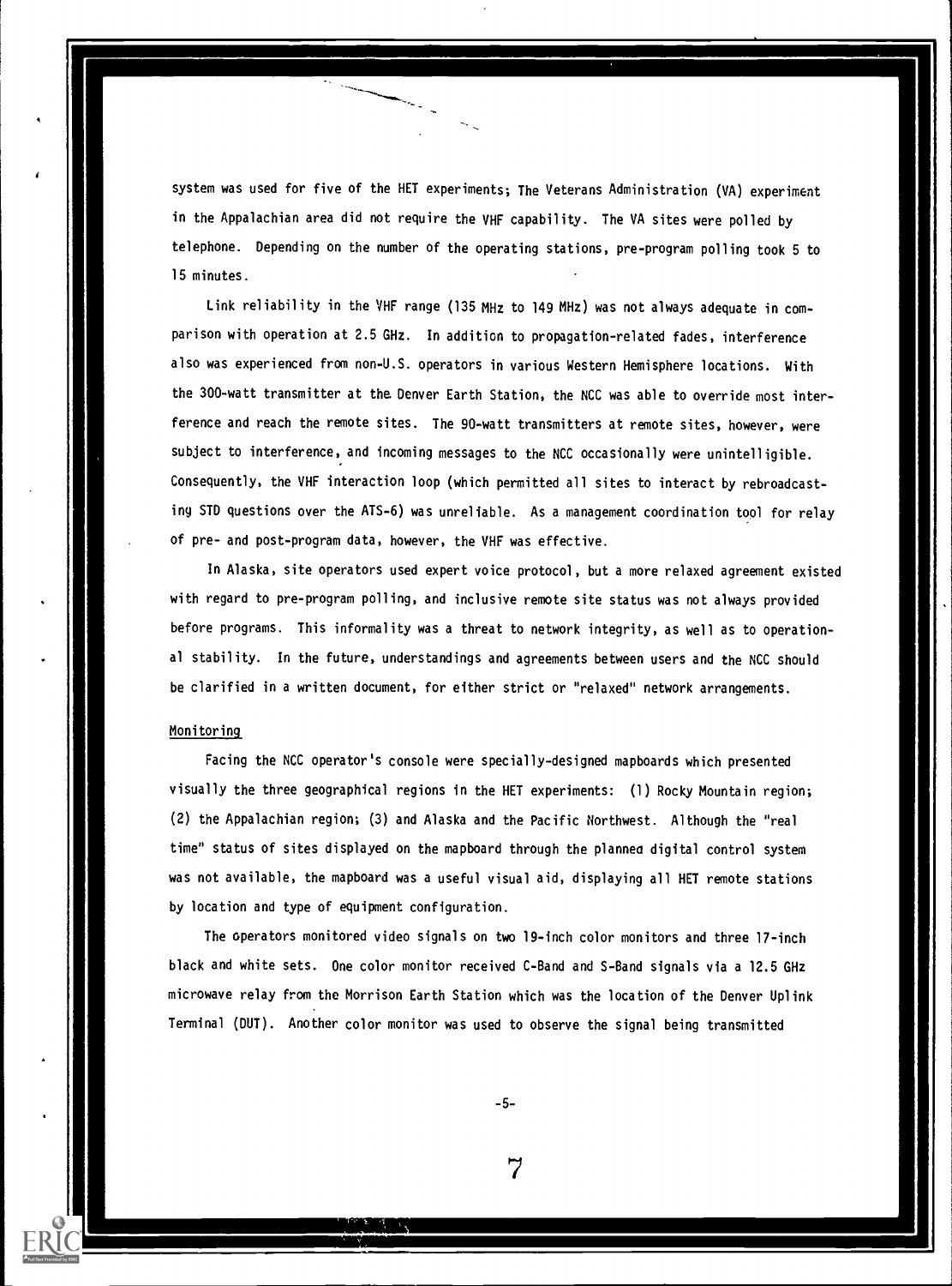on-line from the NCC to the DUT. Of the three remaining monitors, one was used for character generator preview, one for preview of materials about to be transmitted from the NCC, and one as a spare.

The two color monitors enabled operators to monitor--effectively and efficiently--the space-segment link status, but the black and white monitors were too large in size and too few in number to operate effectively as a coordinating mechanism. The NCC supervisor would have preferred six small monitors within the tilted portion of the console. Three would have been used to monitor the three VTR's: one for on-line studio segments; one for character generator preview; and one for preview of all materials about to be transmitted from the NCC.

In addition to the monitors, a waveform osci} loscope, mounted in the console, was used to check the technical parameters of the various signals, including video level, sync, and color burst. The waveform monitor was a standard technical item that performed effectively.

The OUT also was equipped with the waveform oscilloscope, video monitors, and necessary test equipment for both baseband and rf measurements. This equipment provided an extra measure of quality control.

## Program Interface with VA

The Veterans Administration (VA) experiment did not require VHF; therefore, a "dedicated" phone line, separate from the direct-dial phone line for polling and failure reporting, was used between the NCC and the VA program origination center at KMGH-TV in Denver, Colorado. The dedicated phone was a necessary and valuable communications link.

## Failure Reporting

By means of the pre-program polling and monitoring methods already described, the NCC could provide remote network status in an on-off basis at the 24 sites having two-way VHF capabilities or, as in the VA experiment, having dedicated telephone links. All remote site operators were provided with specific operational standards to use. For example, "Was the terminal operative?" and "Was it operating in such a manner that the signals received were adequate for audience viewing and listening?". Documentation required by the engineering staff necessitated knowledge of the operational status of sites not polled. Further, because the STD had

-6-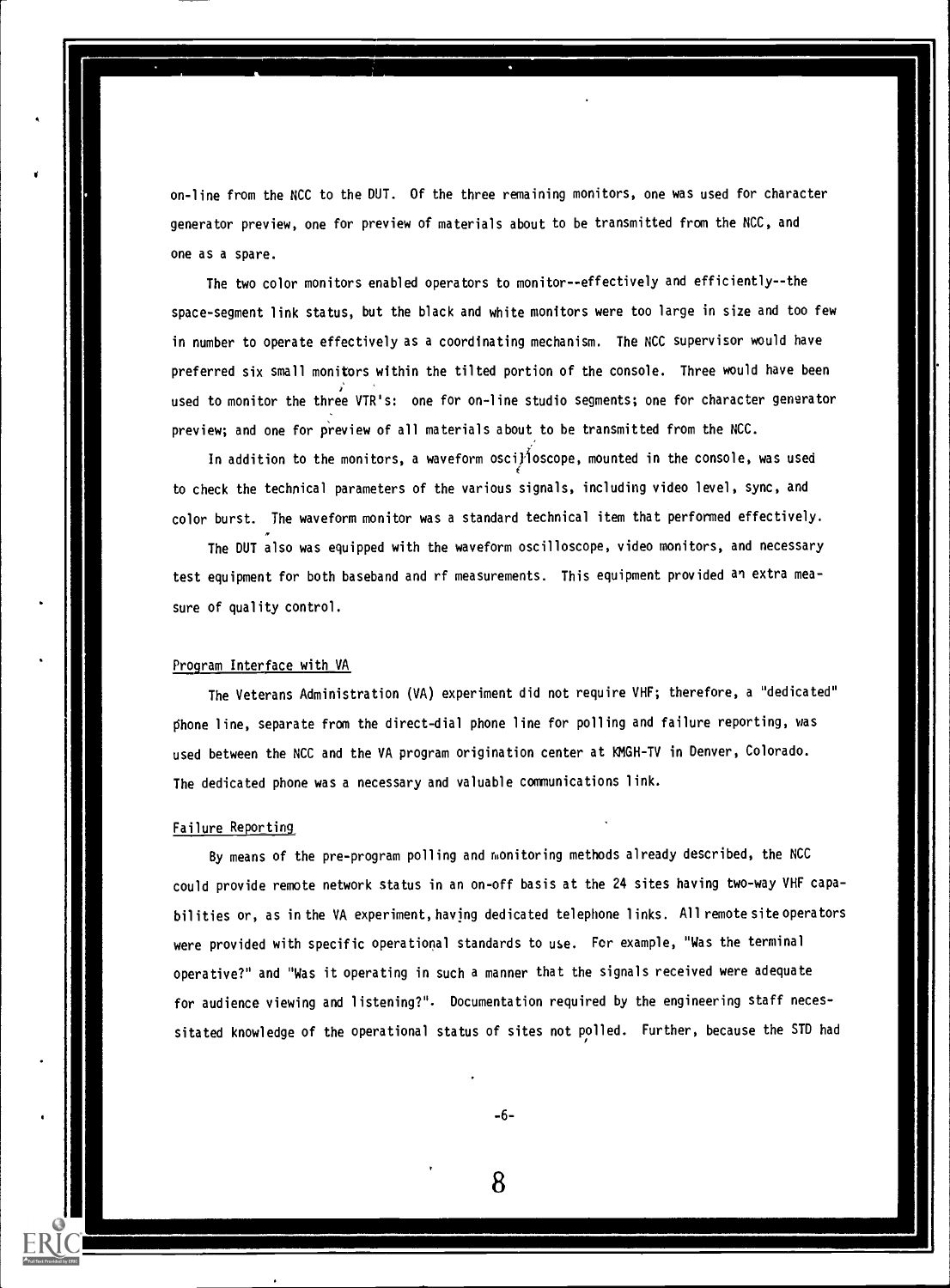maintenance and repair responsibilities for three of the HET experiments, equipment failures at all sites had to be reported. In the Appalachian Educational Satellite Project (AESP), STD maintenance personnel located in that area received equipment failure reports from the AESP control center in Lexington, Kentucky. In the VA experiment and the STD, site operators were required to report--via direct-dial phone to the NCC--any deviation from the normally prescribed operational status of equipment, thus providing immediate troubleshooting with the operator and the prompt dispatch of STD engineers.

The NCC had the capability to troubleshoot problems at operating sites. It seemed logical. then, to place the responsibility for coordinating site failure reports with the NCC. But once the network system was established, there were several difficulties in reporting problems. First, the NCC operators were neither hired nor trained to troubleshoot field equipment; successful troubleshooting, therefore, depended on who was operating the equipment at the time a malfunction was reported. Second, site operators sometimes used reporting channels other than those specified. This misuse of the equipment resulted in a less efficient means of communications. For these reasons, the following recommendations should be considered in the future:

- 1. Increase remote site operators' understanding of repair services and use of the direct-dial phone;
- 2. Either reroute the special failure-report phone link directly to broadcast and engineering repair offices; or
- 3. Insure that one NCC operator with technic *i* repair competency is on-line at all times.

## Additional Internal Interface Capabilities

Three in -house phone extensions were used by NCC operators for additional supervisory contact with engineering and administrative staff at the STD; an "intercom" system was used for communications with the production personnel. The intercom system and in-house phone extensions were sufficient and useful for coordinating operations.

-7-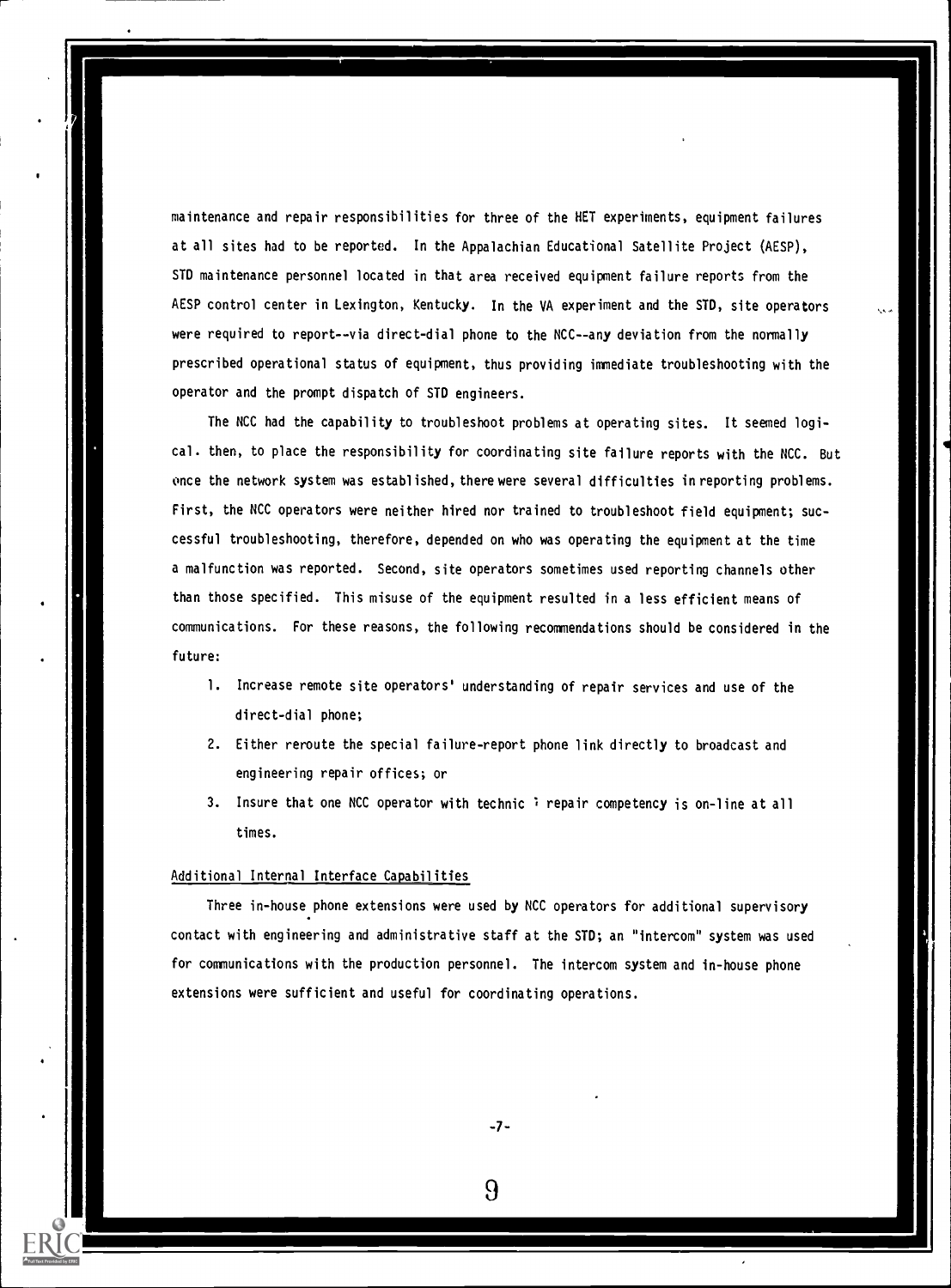## Network Redundancy

Alternative backup systems for equipment failures, including the satellite, were developed. The plan provided for contingencies such as: (1) restructuring the network communications plan, in both temporary and prolonged failure situations; (2) compensating for malfunctions at STD sites; and (3) rescheduling missed programs. The NCC was responsible for coordinating all HET contingency actions. In instances of VHF failure--either from the NCC or the Morrison Earth Station Uplink--land-line arrangements that interconnected satellite facilities at the Bureau of Standards in Boulder, Colorado, and General Electric in Schenectedy, New York, were used to maintain contact with the ATS-3 and the ATS-1. In instances of ATS-3 transmitter failure at Morrison, a 90-watt transmitter on the third floor of the NCC building was used. For Alaska, an additional backup was provided by a phone-line link to the Alaska transmitting station. During an ATS-6 system failure, land-line arrangements with the Rocky Mountain Public Broadcasting Network Delay Center enabled programs to be routed via PBS landlines to participating public television stations.

Network failures were of short duration, and available backup equipment generally provided adequate network redundancy. Two comments, however, should be mentioned. First, if all HET experimenters had obtained videotape recorders, the NCC would have been able to provide additional backup services. Second, the verbal agreements with backup sources (such as General Electric in Schenectedy, New York) did represent an imposition; therefore, written service agreements specifying conditions for backup should be developed.

## VHF Digital Control and Two-Way Data

The counterpart of the digital control device built into the VHF system at the remote sites was a Master Digital Coordination/Control unit at the NCC. The custom-designed system was composed of control, display, and interface devices. The basic network control and interface functions were as follows:

- 1. To establish a visual indication of transmission between Denver and remote sites.
- 2. To arrange for transmissions between remote sites for other HET network users.
- 3. To accept questions during the inetractive mode of operation in the Rocky Mountains.
- 4. To monitor and record all transmissions.

-8-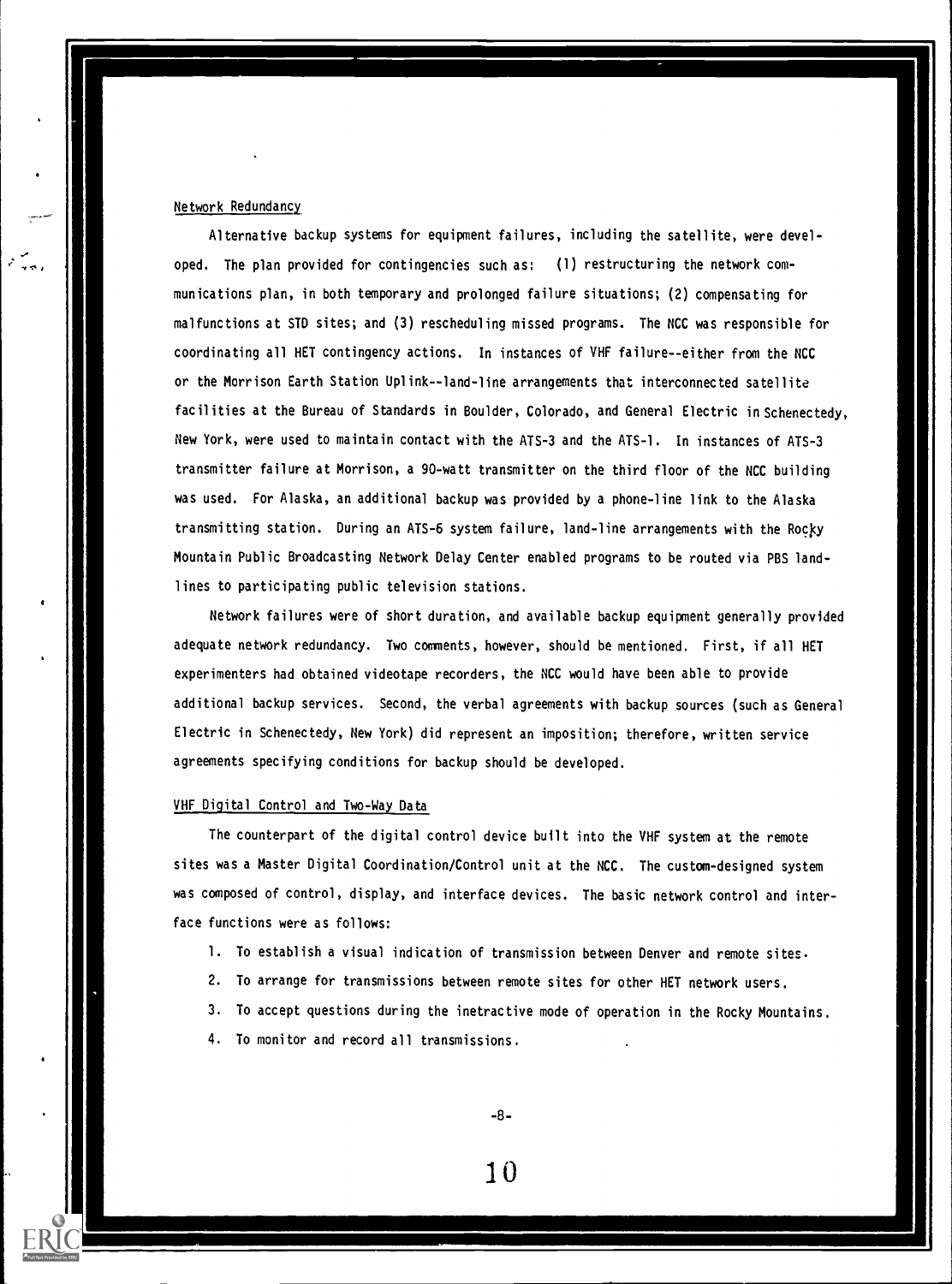- 5. To assist other NET network users with their programs and execute remote control operations.
- 6. To provide an automatic shutdown capability for the network in the event of an emergency or misuse of the network.

The Denver VHF transmitting and receiving systems were located at the uplink station, not at the NCC, because pre-operational testing suggested that the NCC's office building had an extremely noisy rf environment. Since VHF activity occurred simultaneously on two satellites, numerous dedicated phone links were required between the NCC and Morrison, and digital and voice communications were transmitted over these phone lines. The microwave link could have been used to provide this service at less cost, but was not incorporated into the original plans because the STD had planned to use four audio channels to broadcast multi-language programs.

The control function required computer services, and a Hewlett-Packard 2100A was leased. It was used in a real-time mode for daily network operations. Data flow and processing were planned for three main tasks:

- 1. Data was to be sent and received to and from the remote network sites.
- 2. Data was sent to the earth station for control of the VHF equipment.
- 3. Data was sent to the visual display mapboard system at the NCC.

A CRT (Computer Remote Terminal) keyboard and display was utilized in the NCC to assist network operations.

The CRT, used in computer operations, exhibited incoming calls to inform the network operator that a call had been received, and commands sent to the remote sites also were displayed to maintain an active presentation of network status. Further, status of control functions at the earth station were retained, giving the operator all the information necessary to control the system. The mapboard system visible to all NCC personnel was used as an aid to the operators, as well as for general display. The control board was a map with all remote sites identified with lights: red, green, and amber. Based on information fed to the computer from the remote sites or the network operator, the light represented site operational status.

The digital equipment in a modified form and associated VHF hardware for field use were integrated and installed on time at the remote sites, even though the Denver-Based digital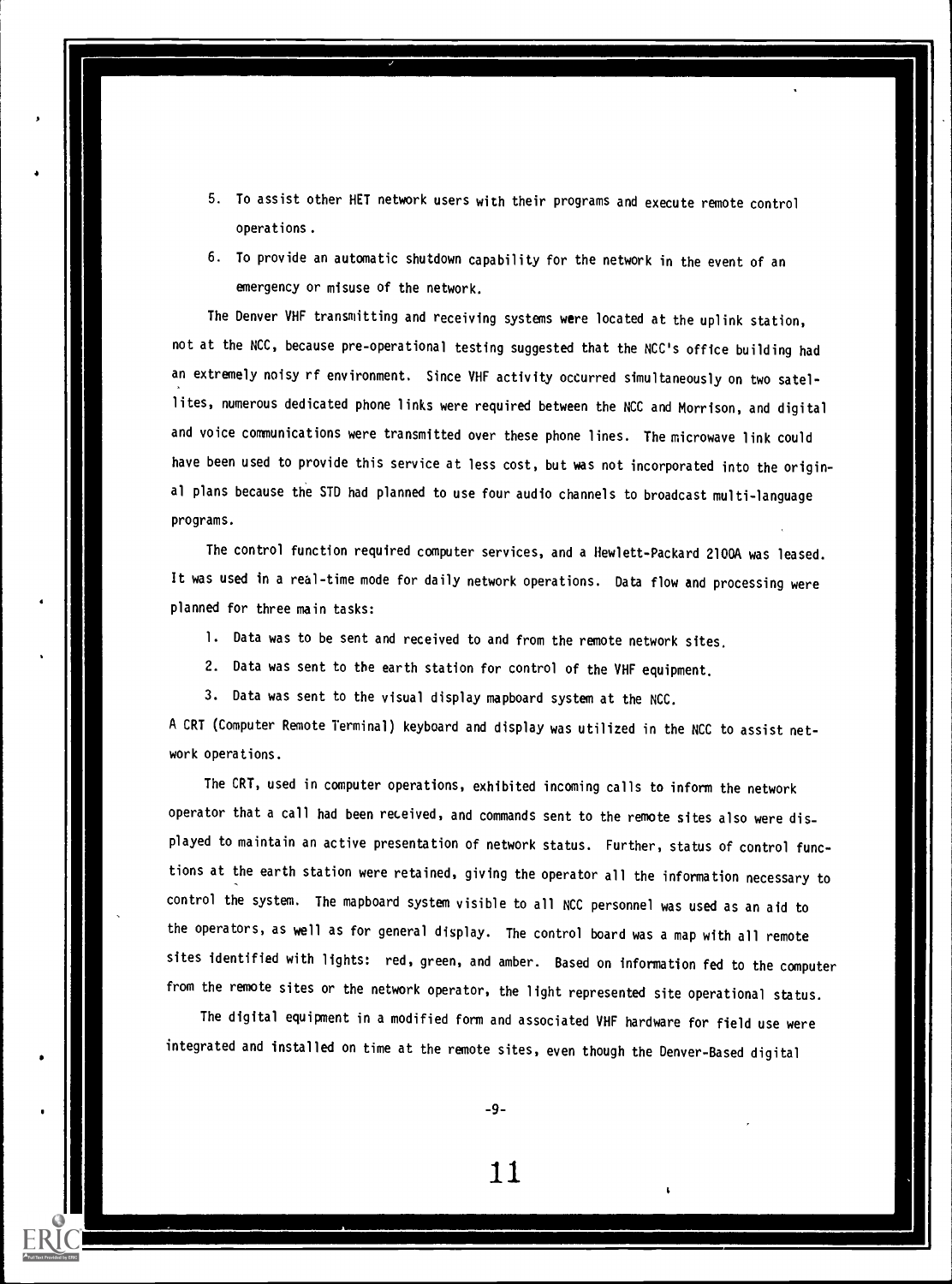equipment proved to be far more complicated and difficult to make operational than was expected. The result was a delay in the use of the system. On April 28, 1975, successful tests were run between Denver and Saratoga, Wyoming, using the VHF link with computer control. The overall results were encouraging.

## STD Uplink Complex (DUT)

The STD uplink complex (DUT) was capable of originating a single video channel with four associated program channels to each of the regions served. The DUT was located in a valley two miles south of the town of Morrison, Colorado. The natural shielding of the surrounding mountains enabled the earth station to share the 4/6 GHz frequency band which was used extensively by terrestrial systems in the Denver vicinity.

The station used an 11-meter (36-foot) prime-focus antenna, a 3 kilowatt transmitter, and a 90°K uncooled parametric amplifier, which provided an EIRP of 84 dBW and a G/T of 29 dB°K. A 12-mile 12.5 GHz microwave relay interconnected the uplink with the NCC's headquarters in Denver. Engineering personnel learned to operate the uplink equipment by means of an on-thejob training program. These personnel had extensive background in television broadcasting, but they had no previous experience with satellite earth stations.

The DUT operation was highly successful. The complex complied with all FCC requirements pertaining to coordination of fixed-satellite earth stations; and, although little time was available to procure, integrate, and "debug" the facility, quality of signals and reliability of equipment was exceptional.

Broadcast and Engineering's prediction that no catastrophic failure of critical components would occur during the operational phase of the Project proved to be accurate. (This risk would not have been assumed had there been adequate provision in the budget for spare parts.) The reliability of the complex was exceptional. The situation was operational 99.6 percent of the time. From October, 1974, through May, 1975, the DUT was on the air approximately 550 hours. Total outages, including power failure and operator error, amounted to 117 minutes. This accomplishment is remarkable, given the minimal redundancy built into the system and considering that the operators had no previous experience with satellite earth stations.

-10-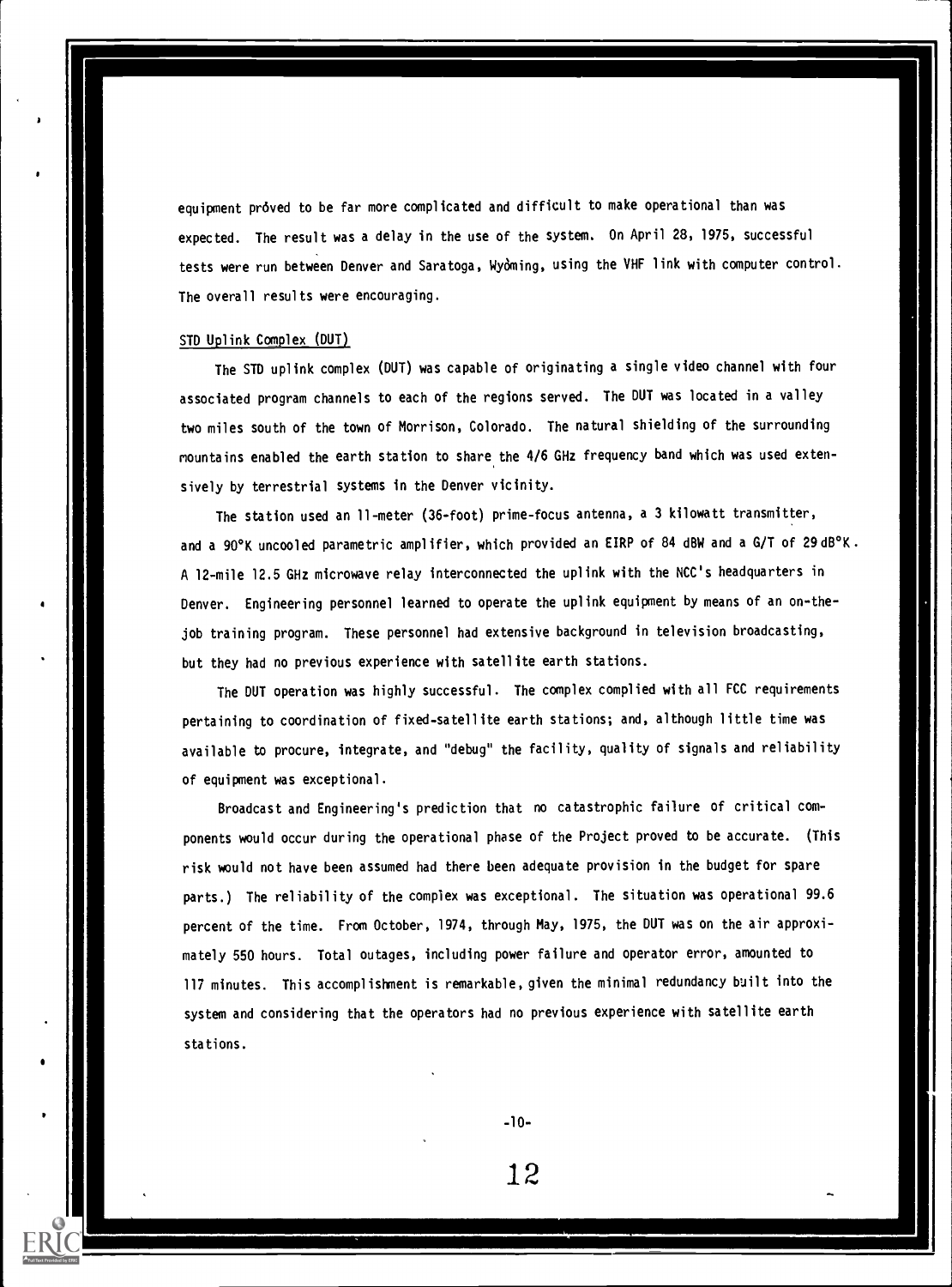## CONCLUSIONS

The performance of the HET network coordination system (implemented through NCC and DUT operations) was satisfactory and provided hard data concerning many factors involved in the implementation of a satellite ground system. Given the severe time and budget constraints, choices of equipment were adequate; however, NCC operations could have been improved.

In general, better layout of equipment in the NCC would have eased operations, as woul' have the purchase of more sophisticated models of certain equipment items. Specific improvements would have been:

1. To consolidate the many phone links (which were dispersely located, making it,difficult for the NCC operators to respond quickly) in the NCC into one audio control with headphones.

2. To install additional phone lines rather than to use leased phone lines in the microwave relay which interconnected the NCC with the uplink.

 $-11-$ 

an di sebagai ke